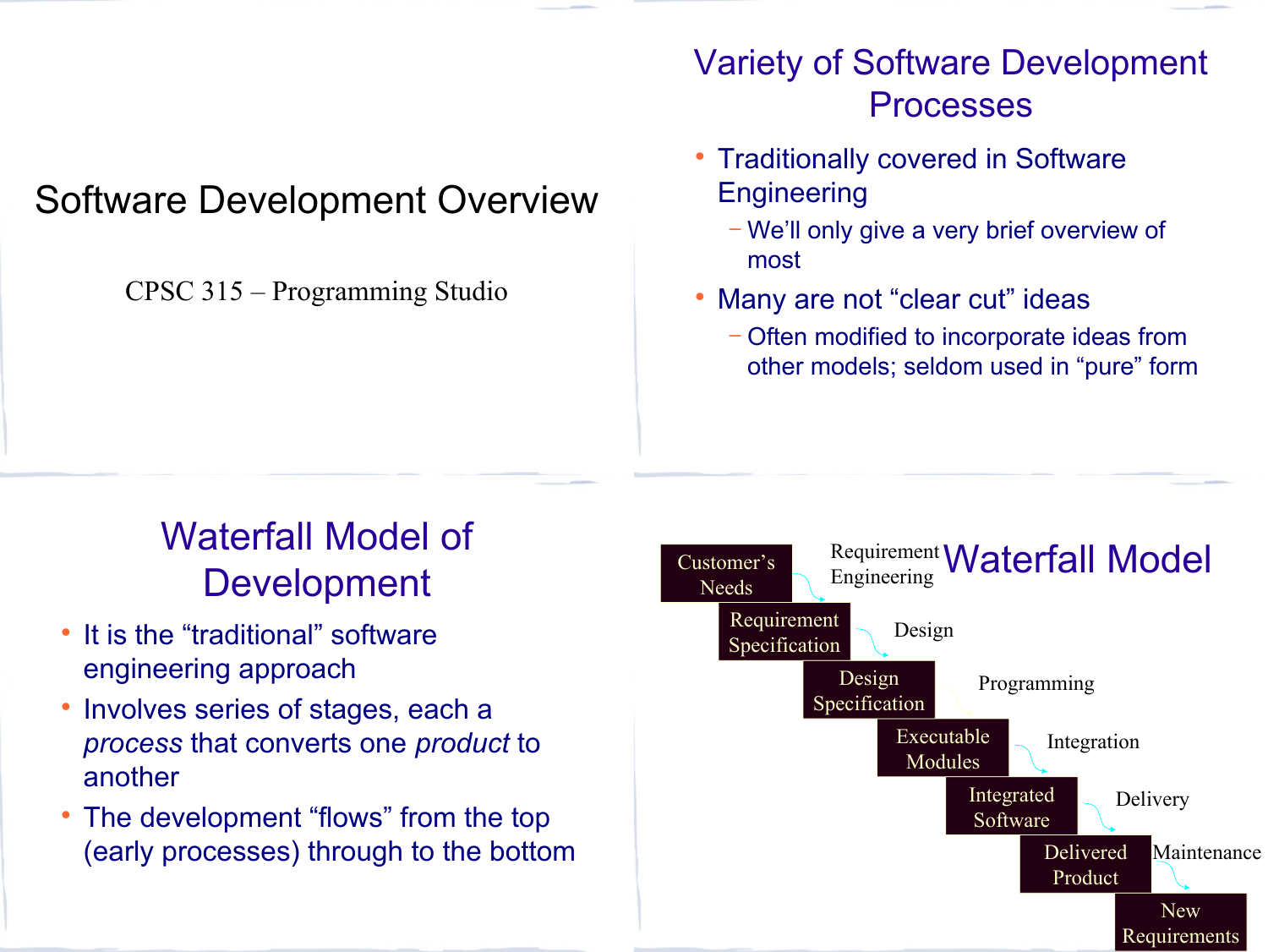#### Waterfall Model

- It can get more complex
	- − Feedback from later stages to earlier ones
	- − Verification and Validation testing in each stage
	- − Or, a separate testing stage after integration
	- − Can extend to incorporate iterative approaches

### Waterfall Model

- Good Points
	- − Provides clear structured process, especially useful on large projects
	- − Clear requirements, design at beginning can make things much easier and better later on
	- − Tend to have good documentation throughout
- Bad Points
	- − Can be tough to know requirements ahead of time
	- − Difficult to evaluate how later parts of system will really work in practice
	- Requires more discipline by programmers to implement

# Iterative Software Development

- Rather than produce a single product "all at once", provide incremental improvements
	- − Deliver pieces of the product at various times
- Time is planned to iterate on the design and implementation of the system
- Includes user analysis, feedback to improve

# Iterative Approach

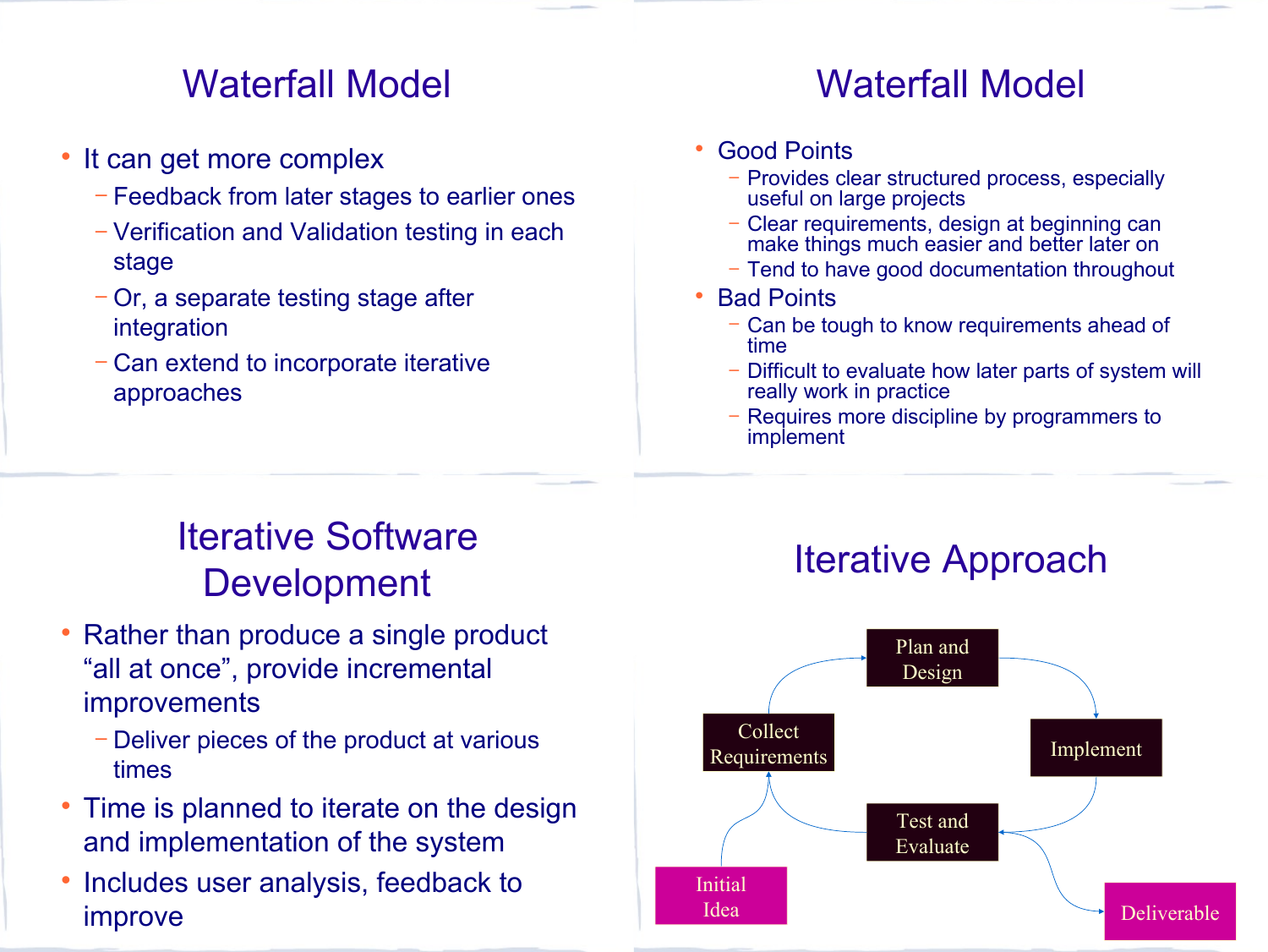### **Prototyping**

- Fits into iterative approach
- Deliver early prototypes of the software − Not fully functional, or with poor functionality
- Prototypes should allow one to get user feedback
	- − Allows revision of requirements, design
- Possible problems:
	- − Can hide difficulties underlying the prototype
	- − Can set expectations too high
	- − Provides early design anchoring (less flexible)

### Spiral Model

- Combines iterative and prototype approaches
- Starting from center, (basic requirements), a prototype is created in the first iteration
- Each successive iterative cycle produces a newer, better prototype (spiraling out)
- When good prototype is found, fix system

#### Cleanroom Development

- Couple iterative process with very detailed evaluation
- Every iteration gets tested on a very large test data set
	- − Provides "hard" statistical data on how reliable the method is
- Measure whether iteration has introduced or reduced defects
	- Introducing defects indicates problem go back to previous stage and start over

#### Formal Processes

- Some of these techniques have been collected into more formal descriptions
	- − The Rational Unified Process incorporates much of this, plus more; suite of software products to support the process
- Standards developed for specifying many stages, such as requirements, processes, assessments